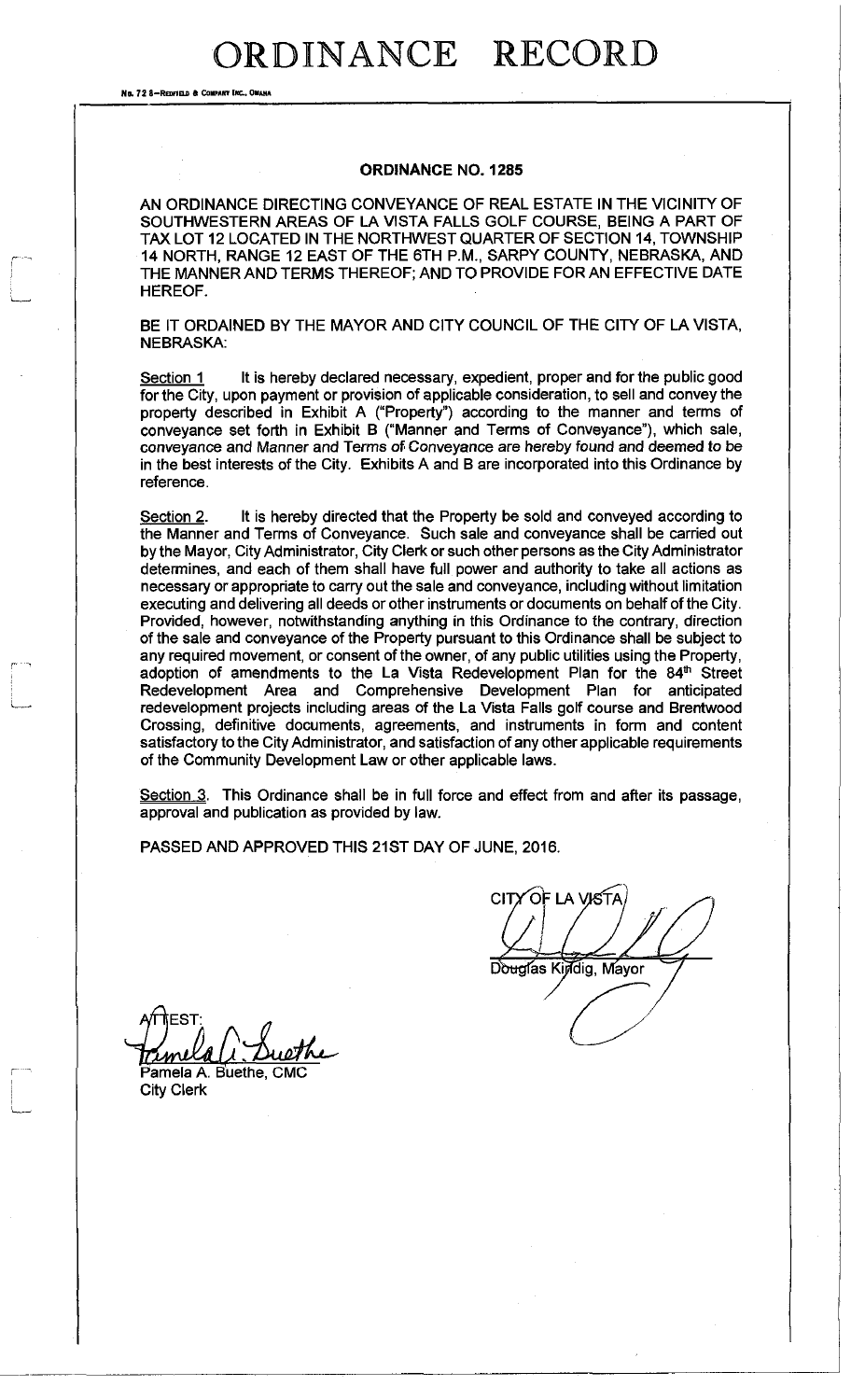No. 72 8-REDFIELD & COMPANY INC., OMAH

Ordinance 1285

#### EXHIBIT A

LEGAL DESCRIPTION OF PROPERTY TO BE CONVEYED

A TRACT OF LAND BEING A PART OF TAX LOT 12 LOCATED IN THE NORTHWEST QUARTER OF SECTION 14, TOWNSHIP 14 NORTH, RANGE 12 EAST OF THE 6TH P.M., SARPY COUNTY, NEBRASKA, BEING MORE PARTICULARLY DESCRIBED AS FOLLOWS:

TRACT 1:

BEGINNING AT THE SOUTHWEST CORNER OF SAID TAX LOT 12, SAID CORNER ALSO BEING ON THE EAST RIGHT-OF-WAY LINE OF 84TH STREET; THENCE ON AN ASSUMED BEARING OF N02°22'12"E ON THE EAST RIGHT-OF-WAY LINE OF 84TH STREET, 55.20 FEET; THENCE N87°27'28"E, 217.26 FEET; THENCE S57°58'55"E, 96.96 FEET TO A POINT ON THE SOUTH LINE OF SAID TAX LOT 12; THENCE S87°27'28"W ON SAID SOUTH LINE, 301.84 FEET TO THE POINT OF BEGINNING.

SAID TRACT CONTAINS A CALCULATED AREA OF 14,275.29 SQ. FT. OR 0.328 ACRES MORE OR LESS.

A TRACT OF LAND BEING A PART OF TAX LOT 12 LOCATED IN THE NORTHWEST QUARTER OF SECTION 14, TOWNSHIP 14 NORTH, RANGE 12 EAST OF THE 6TH P.M., SARPY COUNTY, NEBRASKA, BEING MORE PARTICULARLY DESCRIBED AS FOLLOWS:

TRACT 2:

COMMENCING AT THE SOUTHWEST CORNER OF SAID TAX LOT 12, SAID CORNER ALSO BEING ON THE EAST RIGHT-OF-WAY LINE OF 84TH STREET; THENCE ON AN ASSUMED BEARING OF N87°27'28"E ON SAID SOUTH LINE OF TAX LOT 12, 541.84 FEET TO THE POINT OF BEGINNING; THENCE N58°06'08"E, 112.19 FEET; THENCE N87°27'28"E, 191.50 FEET; THENCE S02°33'02"E, 55.00 FEET TO A POINT ON SAID SOUTH LINE OF TAX LOT 12; THENCE S87°27'28"W ON SAID SOUTH LINE, 289.29 FEET TO THE POINT OF BEGINNING.

SAID TRACT CONTAINS A CALCULATED AREA OF 13,221.81 SQ. FT. OR 0.304 ACRES MORE OR LESS.

SAID TRACTS 1 AND 2 CONTAIN A TOTAL CALCULTATED AREA OF 27,497.10 SQ. FT. OR 0.631 ACRES MORE OR LESS.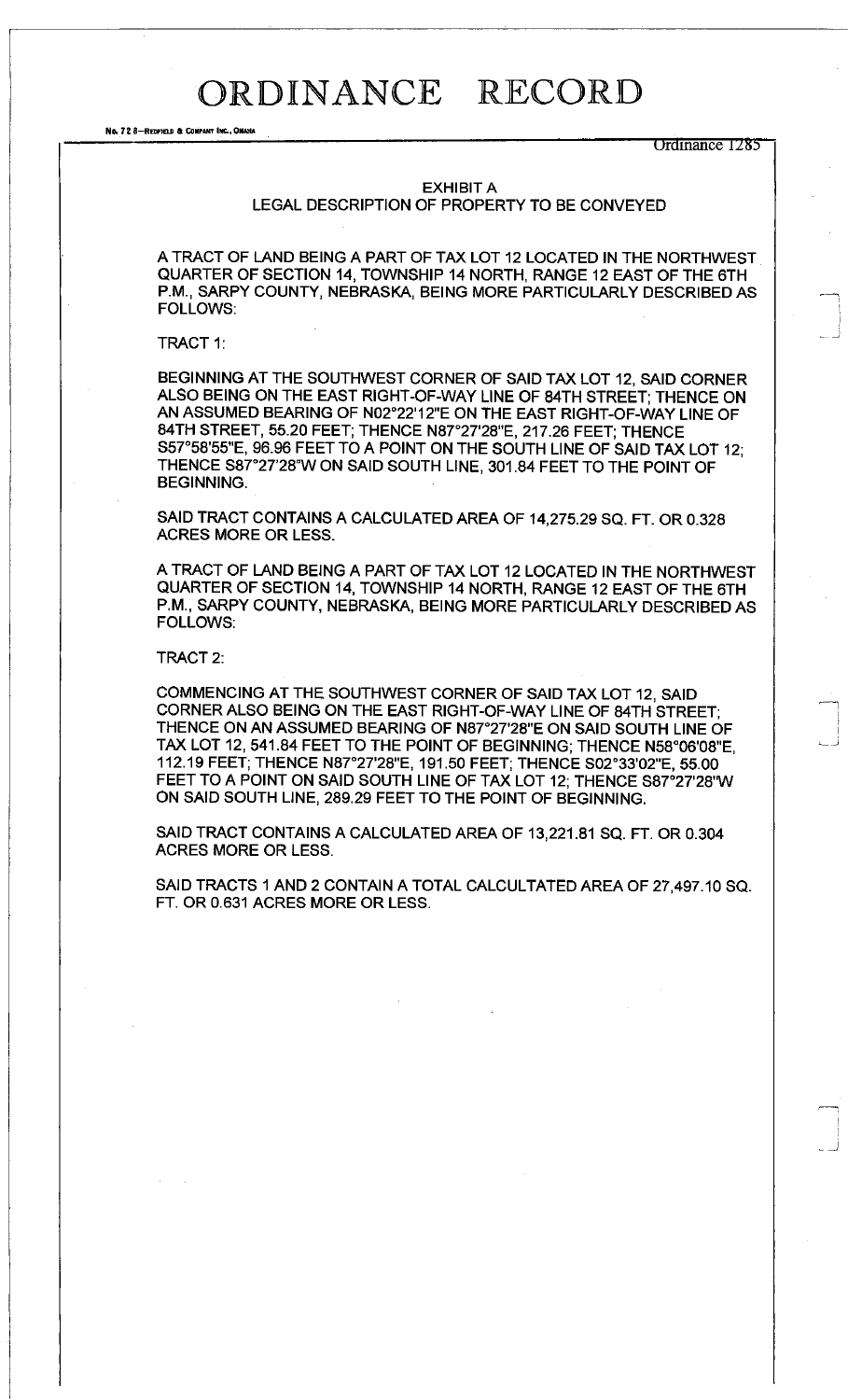No. 72 8-REOFIELD & COMPANY INC., OMAHA

Ordinance 1285

### EXHIBIT B MANNER AND TERMS OF CONVEYANCE

**Manner of Sale:** Deed or other appropriate instrument of conveyance from City.

**Terms of Sale:** 

1) Legal Description:

A TRACT OF LAND BEING A PART OF TAX LOT 12 LOCATED IN THE NORTHWEST QUARTER OF SECTION 14, TOWNSHIP 14 NORTH, RANGE 12 EAST OF THE 6TH P.M., SARPY COUNTY, NEBRASKA, BEING MORE PARTICULARLY DESCRIBED AS FOLLOWS:

TRACT 1:

BEGINNING AT THE SOUTHWEST CORNER OF SAID TAX LOT 12, SAID CORNER ALSO BEING ON THE EAST RIGHT-OF-WAY LINE OF 84TH STREET; THENCE ON AN ASSUMED BEARING OF N02°22'12"E ON THE EAST RIGHT-OF-WAY LINE OF 84TH STREET, 55.20 FEET; THENCE N87°27'28"E, 217.26 FEET; THENCE S57°58'55"E, 96.96 FEET TO A POINT ON THE SOUTH LINE OF SAID TAX LOT 12; THENCE S87°27'28"W ON SAID SOUTH LINE, 301.84 FEET TO THE POINT OF BEGINNING.

SAID TRACT CONTAINS A CALCULATED AREA OF 14,275.29 SQ. FT. OR 0.328 ACRES MORE OR LESS.

A TRACT OF LAND BEING A PART OF TAX LOT 12 LOCATED IN THE NORTHWEST QUARTER OF SECTION 14, TOWNSHIP 14 NORTH, RANGE 12 EAST OF THE 6TH P.M., SARPY COUNTY, NEBRASKA, BEING MORE PARTICULARLY DESCRIBED AS FOLLOWS:

TRACT 2:

COMMENCING AT THE SOUTHWEST CORNER OF SAID TAX LOT 12, SAID CORNER ALSO BEING ON THE EAST RIGHT-OF-WAY LINE OF 84TH STREET; THENCE ON AN ASSUMED BEARING OF N87°27'28"E ON SAID SOUTH LINE OF TAX LOT 12, 541.84 FEET TO THE POINT OF BEGINNING; THENCE N58°C 112.19 FEET; THENCE N87°27'28"E, 191.50 FEET; THENCE S02°33'02"E, 55.00 FEET TO A POINT ON SAID SOUTH LINE OF TAX LOT 12; THENCE S87°27'28"W ON SAID SOUTH LINE, 289.29 FEET TO THE POINT OF BEGINNING.

SAID TRACT CONTAINS A CALCULATED AREA OF 13,221.81 SQ. FT. OR 0.304 ACRES MORE OR LESS.

SAID TRACTS 1 AND 2 CONTAIN A TOTAL CALCULTATED AREA OF 27,497.10 SQ. FT. OR 0.631 ACRES MORE OR LESS.

#### ("Property")

2) Consideration to be paid or provided to City: Consideration is anticipated to be receipt by the City of equivalent real property in exchange for public uses to the south, the location and boundaries of which to be determined by survey and subject to approval of the City Administrator; or such other appropriate equivalent consideration as approved by the City Administrator.

3) Method of Payment: Delivery and exchange of deeds or other appropriate instruments of conveyance or equivalent consideration at closing.

4) Closing Date: As parties may agree.

5) Purchaser: La Vista City Centre LLC or its assignee.